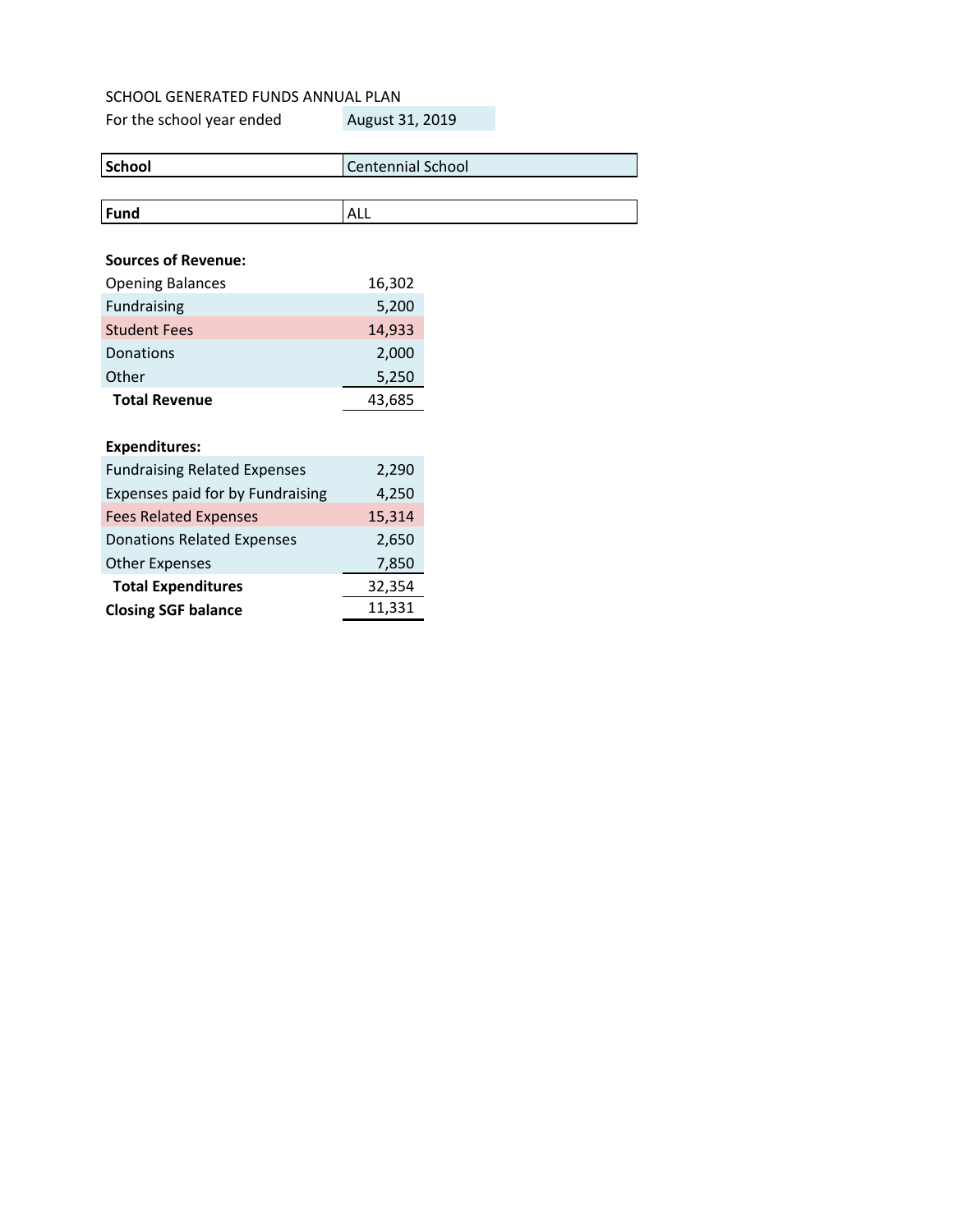| For the school year ended                                  | August 31, 2019                                              |       |                          |          |                                 |       |
|------------------------------------------------------------|--------------------------------------------------------------|-------|--------------------------|----------|---------------------------------|-------|
| School                                                     | Centennial School                                            |       |                          |          |                                 |       |
|                                                            |                                                              |       |                          |          |                                 |       |
| Fund                                                       | General                                                      |       |                          |          |                                 |       |
|                                                            |                                                              |       |                          |          |                                 |       |
| <b>Person Responsible</b>                                  | Principal                                                    |       |                          |          |                                 |       |
|                                                            |                                                              |       |                          |          |                                 |       |
| <b>Purpose</b>                                             | MISC DONATIONS, SPECIAL PROJECTS, OR<br>ONE TIME ACTIVITIES. |       |                          |          |                                 |       |
|                                                            |                                                              |       |                          |          |                                 |       |
| <b>Sources of Revenue:</b>                                 |                                                              |       | Fees                     | Non-Fees |                                 | Total |
| <b>Opening Balances</b>                                    |                                                              |       |                          | 6,213    |                                 | 6,213 |
| Fundraising Activities (5.800.800)                         |                                                              |       |                          |          |                                 |       |
| <b>HOT LUNCH</b>                                           |                                                              | 600   |                          |          |                                 |       |
| SPECIAL CLASSROOM FUNDRAISERS                              |                                                              | 1,500 |                          |          |                                 |       |
|                                                            |                                                              |       |                          | 2,100    |                                 | 2,100 |
| Student Fees Activities (5.800.801):                       |                                                              |       |                          |          |                                 |       |
|                                                            |                                                              |       |                          |          |                                 |       |
|                                                            |                                                              |       |                          |          |                                 |       |
|                                                            |                                                              |       | ÷.                       |          |                                 |       |
| Donations Activities (5.800.802):<br><b>MISC DONATIONS</b> |                                                              | 300   |                          |          |                                 |       |
|                                                            |                                                              |       |                          |          |                                 |       |
|                                                            |                                                              |       |                          | 300      |                                 | 300   |
| Other Activities (5.800.803):                              |                                                              |       |                          |          |                                 |       |
|                                                            |                                                              |       |                          |          |                                 |       |
|                                                            |                                                              |       |                          |          |                                 |       |
|                                                            |                                                              |       |                          |          |                                 |       |
| <b>Total Revenue</b>                                       |                                                              |       | -                        | 8,613    |                                 | 8,613 |
|                                                            |                                                              |       |                          |          |                                 |       |
| <b>Expenditures Activities:</b>                            |                                                              |       |                          |          |                                 |       |
| Fundraising Related Expenses (6.800.816):                  |                                                              |       |                          |          |                                 |       |
| HOT LUNCH SUPPLIES                                         |                                                              | 400   |                          |          |                                 |       |
| FUNDRAISER SUPPLIES AND COST OF GOODS                      |                                                              | 350   |                          | 750      |                                 | 750   |
| Expenses paid for by Fundraising Revenue (6.800.817):      |                                                              |       |                          |          |                                 |       |
| FIELD TRIP COSTS                                           |                                                              | 1,500 |                          |          |                                 |       |
| YEAR END STUDENT ACTIVITIES                                |                                                              | 1,200 |                          |          |                                 |       |
|                                                            |                                                              |       |                          | 2,700    |                                 | 2,700 |
| Fees Related Expenses (6.800.818):                         |                                                              |       |                          |          |                                 |       |
|                                                            |                                                              |       |                          |          |                                 |       |
|                                                            |                                                              |       |                          |          |                                 |       |
|                                                            |                                                              |       |                          |          |                                 |       |
| Donations Related Expenses (6.800.819):                    |                                                              |       |                          |          |                                 |       |
|                                                            |                                                              |       |                          |          |                                 |       |
|                                                            |                                                              |       |                          |          |                                 |       |
|                                                            |                                                              |       |                          |          |                                 |       |
| Other Expenses (6.800.815):                                |                                                              |       |                          |          |                                 |       |
|                                                            |                                                              |       |                          |          |                                 |       |
|                                                            |                                                              |       |                          |          |                                 |       |
| <b>Total Expenditures</b>                                  |                                                              |       | $\overline{\phantom{a}}$ | 3,450    |                                 | 3,450 |
| <b>Balance</b>                                             |                                                              |       | ۳                        | 5,163    | <b>Closing SGF fund balance</b> | 5,163 |
|                                                            |                                                              |       |                          |          |                                 |       |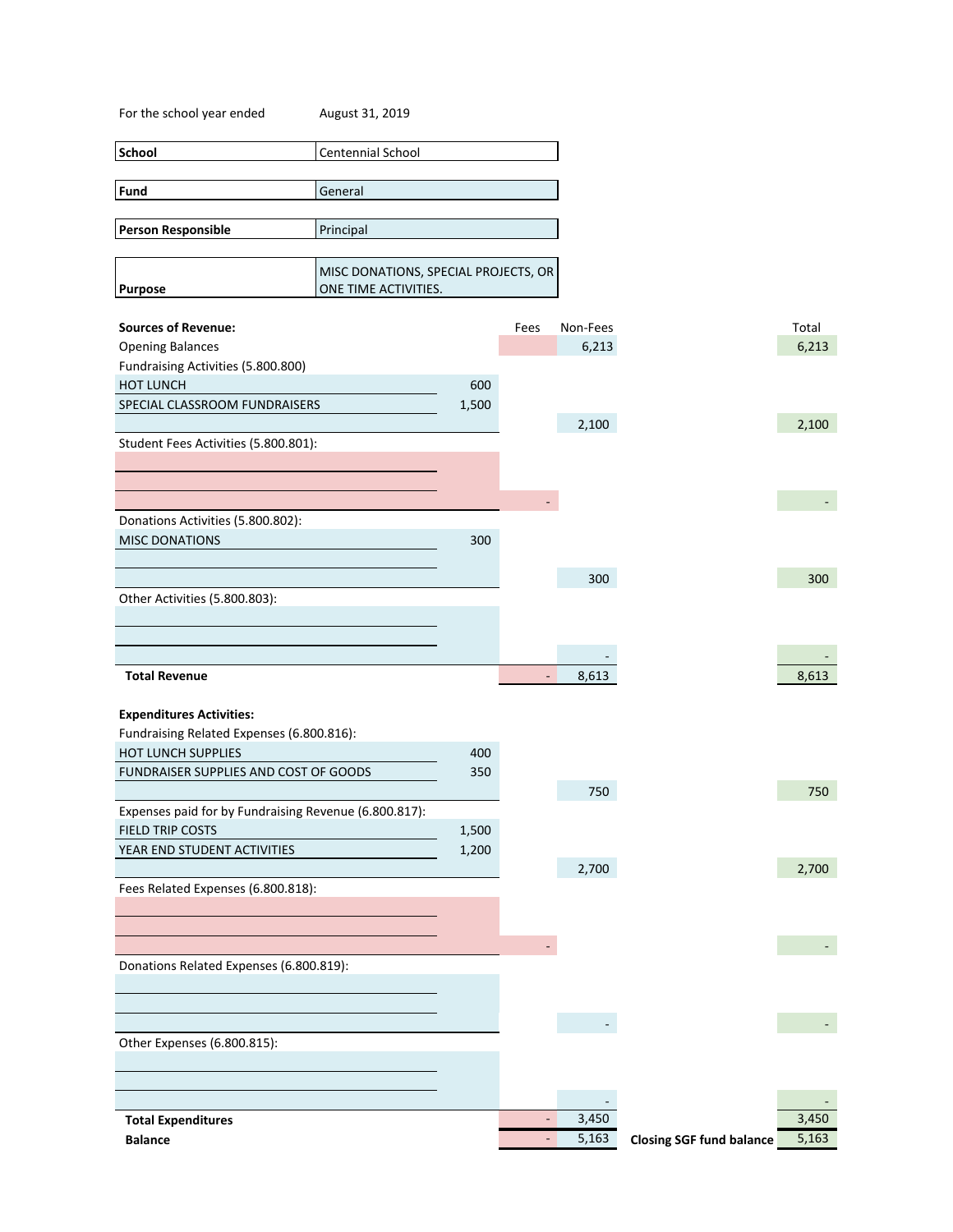For the school year ended August 31, 2019

| <b>School</b>                      | <b>Centennial School</b>            |      |          |       |
|------------------------------------|-------------------------------------|------|----------|-------|
|                                    |                                     |      |          |       |
| Fund                               | Lock/Locker Fee                     |      |          |       |
| Person Responsible                 | Principal                           |      |          |       |
|                                    |                                     |      |          |       |
|                                    | STUDENTS IN GRADES 4-8 PAY A RENTAL |      |          |       |
|                                    | / COST RECOVERY FEE FOR LOCKER      |      |          |       |
| <b>Purpose</b>                     | <b>LOCKS</b>                        |      |          |       |
|                                    |                                     |      |          |       |
| <b>Sources of Revenue:</b>         |                                     | Fees | Non-Fees | Total |
| <b>Opening Balances</b>            |                                     |      | 1,170    |       |
| Fundraising Activities (5.800.800) |                                     |      |          |       |
|                                    |                                     |      |          |       |

| Student Fees Activities (5.800.801):   |     |       |  |
|----------------------------------------|-----|-------|--|
|                                        |     |       |  |
|                                        |     |       |  |
| LOCKER LOCK RENTAL / COST RECOVERY FEE | 851 |       |  |
|                                        |     | 851   |  |
| Donations Activities (5.800.802):      |     |       |  |
|                                        |     |       |  |
|                                        |     |       |  |
|                                        |     |       |  |
|                                        |     |       |  |
| Other Activities (5.800.803):          |     |       |  |
|                                        |     |       |  |
|                                        |     |       |  |
|                                        |     |       |  |
| <b>Total Revenue</b>                   |     | 2,021 |  |

### **Expenditures Activities:**

Fundraising Related Expenses (6.800.816):

| Expenses paid for by Fundraising Revenue (6.800.817): |     |       |  |
|-------------------------------------------------------|-----|-------|--|
|                                                       |     |       |  |
|                                                       |     |       |  |
|                                                       |     |       |  |
| Fees Related Expenses (6.800.818):                    |     |       |  |
|                                                       |     |       |  |
|                                                       |     |       |  |
| ORDER OF REPLACEMENT LOCKS                            | 990 |       |  |
|                                                       |     | 990   |  |
| Donations Related Expenses (6.800.819):               |     |       |  |
|                                                       |     |       |  |
|                                                       |     |       |  |
|                                                       |     |       |  |
|                                                       |     |       |  |
| Other Expenses (6.800.815):                           |     |       |  |
|                                                       |     |       |  |
|                                                       |     |       |  |
|                                                       |     |       |  |
|                                                       |     |       |  |
| <b>Total Expenditures</b>                             |     | 990   |  |
|                                                       |     |       |  |
| <b>Balance</b>                                        |     | 1,031 |  |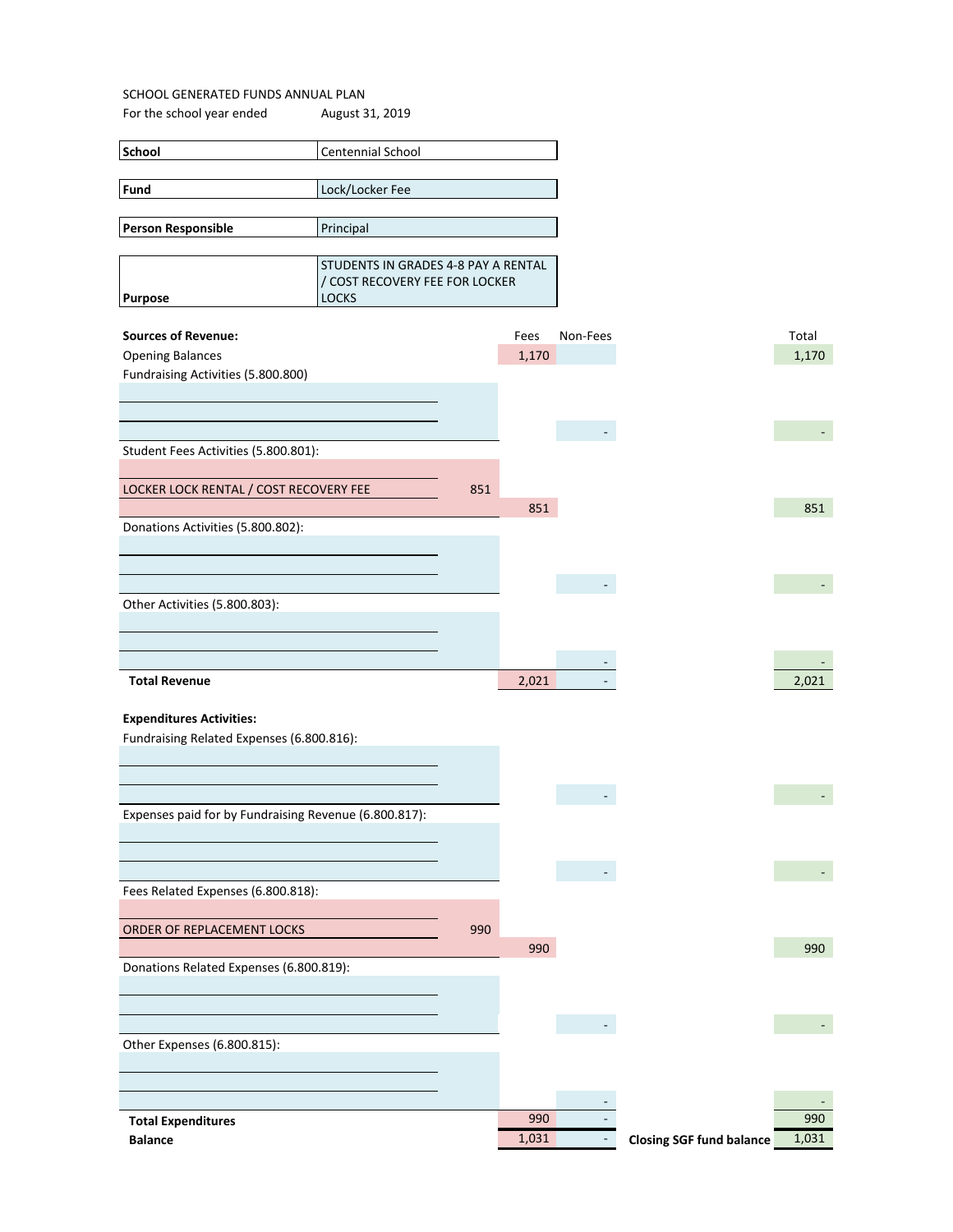| <b>School</b>                                         | Centennial School                        |       |                          |          |                                 |       |
|-------------------------------------------------------|------------------------------------------|-------|--------------------------|----------|---------------------------------|-------|
| Fund                                                  | Library                                  |       |                          |          |                                 |       |
|                                                       |                                          |       |                          |          |                                 |       |
| <b>Person Responsible</b>                             | Principal                                |       |                          |          |                                 |       |
| <b>Purpose</b>                                        | FUNDRAISING TO ADD TO BOOK<br>COLLECTION |       |                          |          |                                 |       |
| <b>Sources of Revenue:</b>                            |                                          |       | Fees                     | Non-Fees |                                 | Total |
| <b>Opening Balances</b>                               |                                          |       |                          | 129      |                                 | 129   |
| Fundraising Activities (5.800.800)                    |                                          |       |                          |          |                                 |       |
| <b>BOOK FAIR</b>                                      |                                          | 3,100 |                          |          |                                 |       |
|                                                       |                                          |       |                          | 3,100    |                                 | 3,100 |
| Student Fees Activities (5.800.801):                  |                                          |       |                          |          |                                 |       |
|                                                       |                                          |       |                          |          |                                 |       |
|                                                       |                                          |       |                          |          |                                 |       |
| Donations Activities (5.800.802):                     |                                          |       |                          |          |                                 |       |
|                                                       |                                          |       |                          |          |                                 |       |
| Other Activities (5.800.803):                         |                                          |       |                          |          |                                 |       |
|                                                       |                                          |       |                          |          |                                 |       |
|                                                       |                                          |       |                          |          |                                 |       |
| <b>Total Revenue</b>                                  |                                          |       | $\overline{\phantom{a}}$ | 3,229    |                                 | 3,229 |
| <b>Expenditures Activities:</b>                       |                                          |       |                          |          |                                 |       |
| Fundraising Related Expenses (6.800.816):             |                                          |       |                          |          |                                 |       |
|                                                       |                                          |       |                          |          |                                 |       |
| <b>COST OF BOOK FAIR BOOKS</b>                        |                                          | 1,540 |                          | 1,540    |                                 | 1,540 |
| Expenses paid for by Fundraising Revenue (6.800.817): |                                          |       |                          |          |                                 |       |
|                                                       |                                          |       |                          |          |                                 |       |
| BOOKS IN LIEU OF CASH AT 50%                          |                                          | 1,550 |                          | 1,550    |                                 | 1,550 |
| Fees Related Expenses (6.800.818):                    |                                          |       |                          |          |                                 |       |
|                                                       |                                          |       |                          |          |                                 |       |
|                                                       |                                          |       |                          |          |                                 |       |
| Donations Related Expenses (6.800.819):               |                                          |       |                          |          |                                 |       |
|                                                       |                                          |       |                          |          |                                 |       |
|                                                       |                                          |       |                          |          |                                 |       |
| Other Expenses (6.800.815):                           |                                          |       |                          |          |                                 |       |
|                                                       |                                          |       |                          |          |                                 |       |
|                                                       |                                          |       | ÷,                       | 3,090    |                                 | 3,090 |
| <b>Total Expenditures</b><br><b>Balance</b>           |                                          |       | $\overline{\phantom{a}}$ | 139      | <b>Closing SGF fund balance</b> | 139   |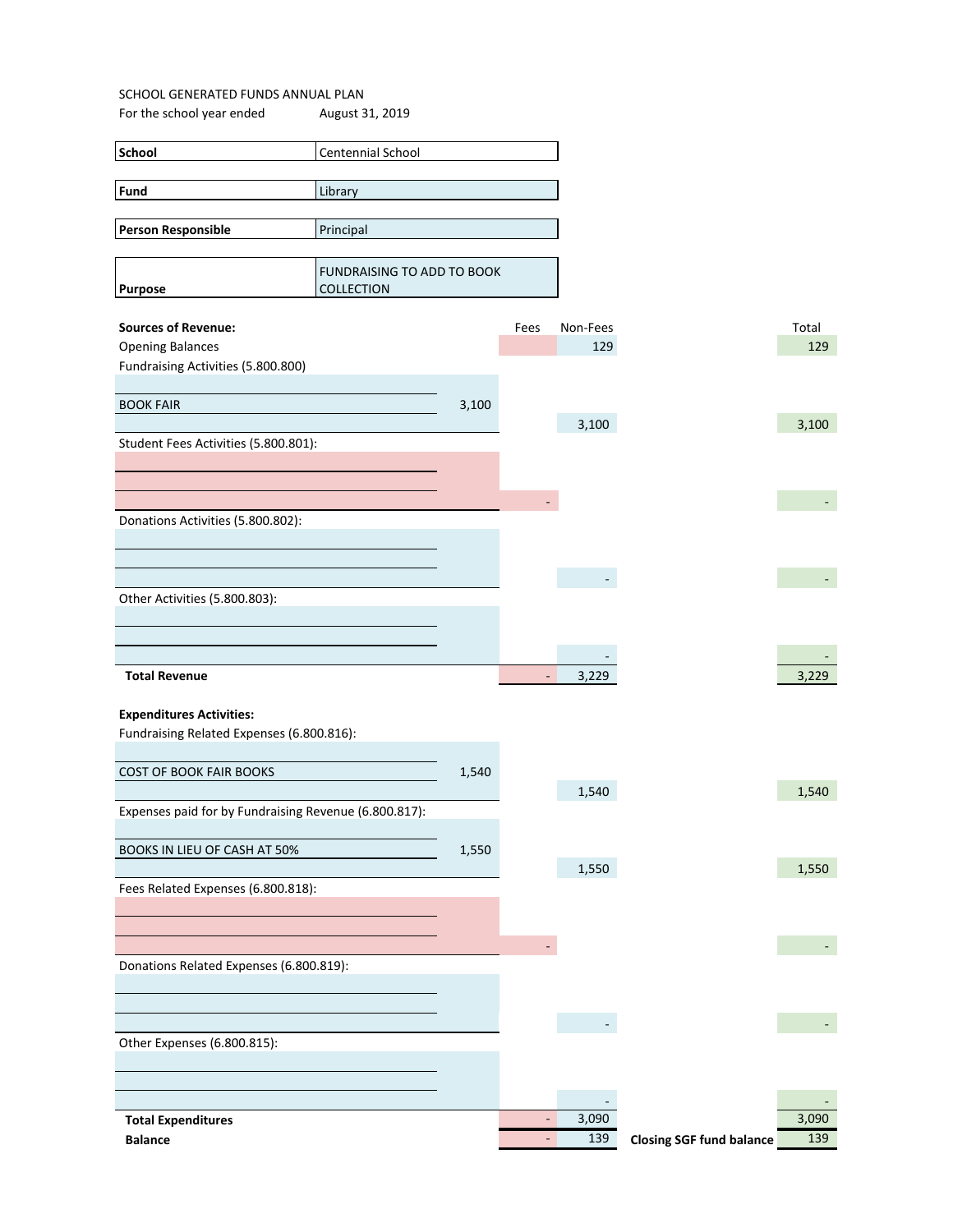| Fund<br>Swimming<br><b>Person Responsible</b><br>Principal      |       |
|-----------------------------------------------------------------|-------|
|                                                                 |       |
|                                                                 |       |
|                                                                 |       |
|                                                                 |       |
|                                                                 |       |
| TO SUBSIDIZE COST OF RECREATIONAL<br>SWIMMING<br><b>Purpose</b> |       |
|                                                                 |       |
| <b>Sources of Revenue:</b><br>Fees<br>Non-Fees                  | Total |
| <b>Opening Balances</b>                                         |       |
| Fundraising Activities (5.800.800)                              |       |
|                                                                 |       |
|                                                                 |       |
|                                                                 |       |
| Student Fees Activities (5.800.801):                            |       |
|                                                                 |       |
| RECREATIONAL SWIM FEES<br>975                                   |       |
| 975                                                             | 975   |
| Donations Activities (5.800.802):                               |       |
|                                                                 |       |
|                                                                 |       |
|                                                                 |       |
| Other Activities (5.800.803):                                   |       |
|                                                                 |       |
|                                                                 |       |
|                                                                 |       |
| <b>Total Revenue</b><br>975                                     | 975   |
|                                                                 |       |
|                                                                 |       |
| <b>Expenditures Activities:</b>                                 |       |
| Fundraising Related Expenses (6.800.816):                       |       |
|                                                                 |       |
|                                                                 |       |
|                                                                 |       |
| Expenses paid for by Fundraising Revenue (6.800.817):           |       |
|                                                                 |       |
|                                                                 |       |
|                                                                 |       |
| Fees Related Expenses (6.800.818):                              |       |
|                                                                 |       |
| 975<br>RECREATIONAL SWIM EXPENSES                               |       |
| 975                                                             | 975   |
|                                                                 |       |
| Donations Related Expenses (6.800.819):                         |       |
|                                                                 |       |
|                                                                 |       |
|                                                                 |       |
| Other Expenses (6.800.815):                                     |       |
|                                                                 |       |
|                                                                 |       |
| 975<br><b>Total Expenditures</b>                                | 975   |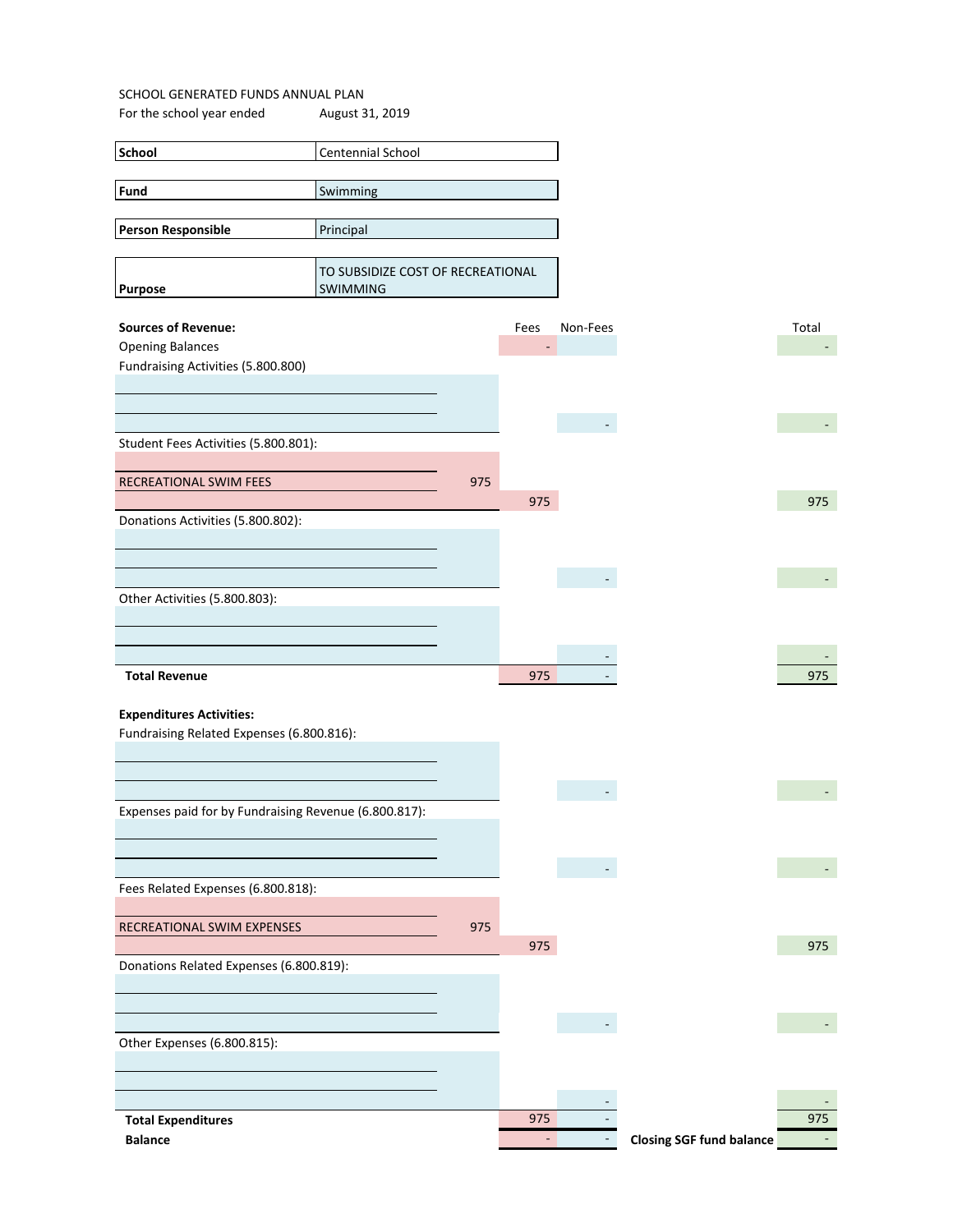| School                    | Centennial School                      |  |  |  |  |  |
|---------------------------|----------------------------------------|--|--|--|--|--|
|                           |                                        |  |  |  |  |  |
| <b>Fund</b>               | <b>Food For Students</b>               |  |  |  |  |  |
|                           |                                        |  |  |  |  |  |
| <b>Person Responsible</b> | Principal                              |  |  |  |  |  |
|                           |                                        |  |  |  |  |  |
|                           | TO SUPPORT FOOD NEEDS OF STUDENTS:     |  |  |  |  |  |
| <b>Purpose</b>            | <b>EMERGENCY LUNCHES, SNACKS, ETC.</b> |  |  |  |  |  |

| <b>Sources of Revenue:</b>                            |       | Fees                         | Non-Fees |                                 | Total |
|-------------------------------------------------------|-------|------------------------------|----------|---------------------------------|-------|
| <b>Opening Balances</b>                               |       |                              | 2,542    |                                 | 2,542 |
| Fundraising Activities (5.800.800)                    |       |                              |          |                                 |       |
|                                                       |       |                              |          |                                 |       |
|                                                       |       |                              |          |                                 |       |
|                                                       |       |                              | $\sim$   |                                 |       |
| Student Fees Activities (5.800.801):                  |       |                              |          |                                 |       |
|                                                       |       |                              |          |                                 |       |
|                                                       |       |                              |          |                                 |       |
|                                                       |       |                              |          |                                 |       |
| Donations Activities (5.800.802):                     |       |                              |          |                                 |       |
|                                                       |       |                              |          |                                 |       |
| EXPECTED DONATIONS FOR STUDENT FOOD & SNACKS          | 200   |                              |          |                                 |       |
|                                                       |       |                              | 200      |                                 | 200   |
| Other Activities (5.800.803):                         |       |                              |          |                                 |       |
|                                                       |       |                              |          |                                 |       |
|                                                       |       |                              |          |                                 |       |
|                                                       |       |                              |          |                                 |       |
| <b>Total Revenue</b>                                  |       | $\blacksquare$               | 2,742    |                                 | 2,742 |
|                                                       |       |                              |          |                                 |       |
| <b>Expenditures Activities:</b>                       |       |                              |          |                                 |       |
| Fundraising Related Expenses (6.800.816):             |       |                              |          |                                 |       |
|                                                       |       |                              |          |                                 |       |
|                                                       |       |                              |          |                                 |       |
|                                                       |       |                              |          |                                 |       |
| Expenses paid for by Fundraising Revenue (6.800.817): |       |                              |          |                                 |       |
|                                                       |       |                              |          |                                 |       |
|                                                       |       |                              |          |                                 |       |
|                                                       |       |                              |          |                                 |       |
| Fees Related Expenses (6.800.818):                    |       |                              |          |                                 |       |
|                                                       |       |                              |          |                                 |       |
|                                                       |       |                              |          |                                 |       |
|                                                       |       |                              |          |                                 |       |
| Donations Related Expenses (6.800.819):               |       |                              |          |                                 |       |
|                                                       |       |                              |          |                                 |       |
| FOOD AND SNACK PURCHASES, MISC SUPPLIES: SPOONS       | 1,150 |                              |          |                                 |       |
|                                                       |       |                              | 1,150    |                                 | 1,150 |
| Other Expenses (6.800.815):                           |       |                              |          |                                 |       |
|                                                       |       |                              |          |                                 |       |
|                                                       |       |                              |          |                                 |       |
|                                                       |       |                              |          |                                 |       |
| <b>Total Expenditures</b>                             |       |                              | 1,150    |                                 | 1,150 |
| <b>Balance</b>                                        |       | $\qquad \qquad \blacksquare$ | 1,592    | <b>Closing SGF fund balance</b> | 1,592 |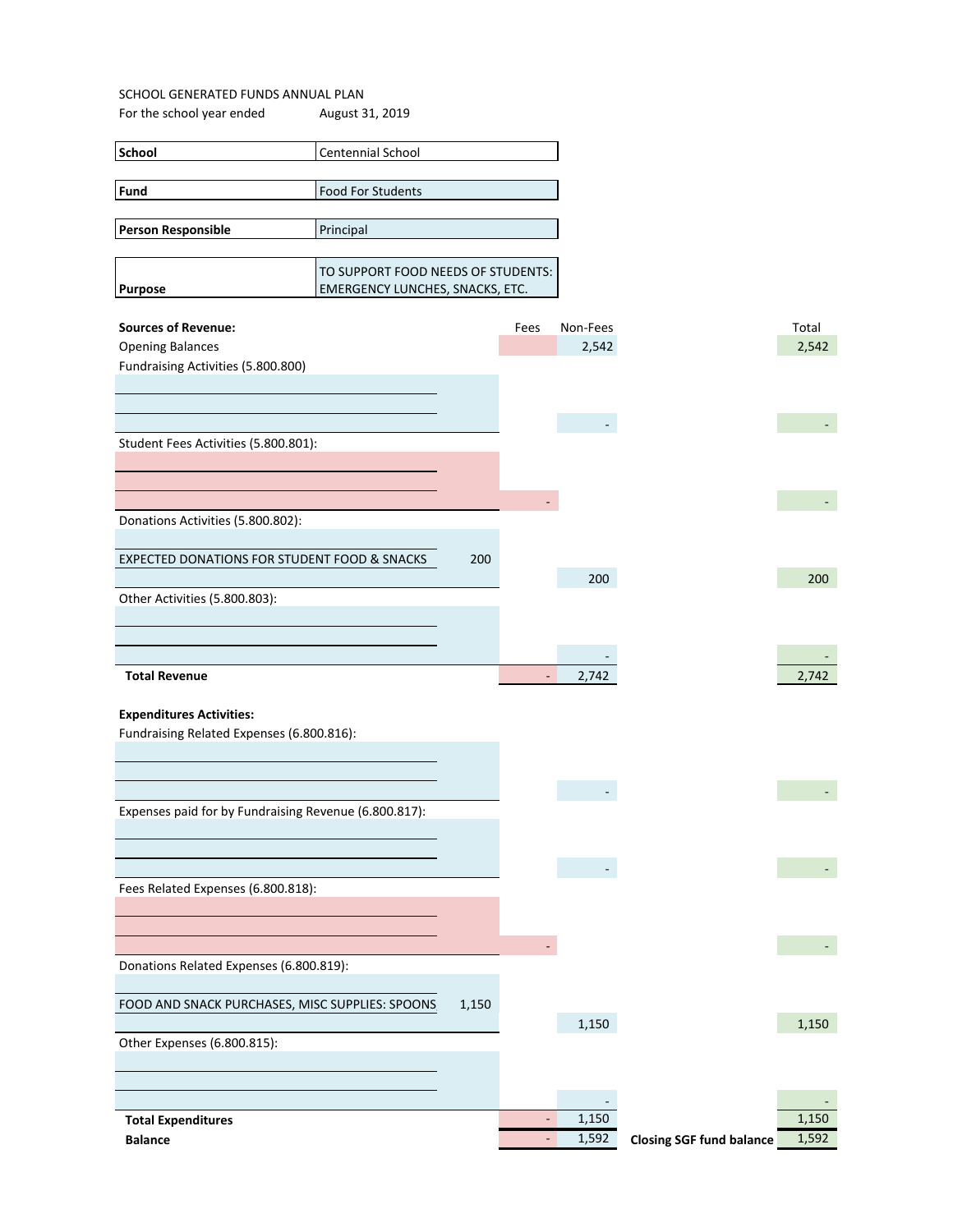| <b>School</b>             | <b>Centennial School</b>               |
|---------------------------|----------------------------------------|
|                           |                                        |
| <b>Fund</b>               | Canteen                                |
|                           |                                        |
| <b>Person Responsible</b> | Principal                              |
|                           |                                        |
|                           | TO PURCHASE SCHOOL T-SHIRTS, ETC       |
|                           | FOR STUDENTS TO PROMOTE SCHOOL         |
| <b>Purpose</b>            | <b>IDENTITY AND SENSE OF BELONGING</b> |

| <b>Sources of Revenue:</b>                            |       | Fees                     | Non-Fees |                                 | Total |
|-------------------------------------------------------|-------|--------------------------|----------|---------------------------------|-------|
| <b>Opening Balances</b>                               |       |                          | 3,416    |                                 | 3,416 |
| Fundraising Activities (5.800.800)                    |       |                          |          |                                 |       |
|                                                       |       |                          |          |                                 |       |
|                                                       |       |                          |          |                                 |       |
|                                                       |       |                          |          |                                 |       |
| Student Fees Activities (5.800.801):                  |       |                          |          |                                 |       |
|                                                       |       |                          |          |                                 |       |
|                                                       |       |                          |          |                                 |       |
|                                                       |       |                          |          |                                 |       |
|                                                       |       |                          |          |                                 |       |
| Donations Activities (5.800.802):                     |       |                          |          |                                 |       |
|                                                       |       |                          |          |                                 |       |
|                                                       |       |                          |          |                                 |       |
|                                                       |       |                          |          |                                 |       |
| Other Activities (5.800.803):                         |       |                          |          |                                 |       |
| <b>CANTEEN SALES</b>                                  | 3,600 |                          |          |                                 |       |
|                                                       |       |                          |          |                                 |       |
|                                                       |       |                          | 3,600    |                                 | 3,600 |
| <b>Total Revenue</b>                                  |       | $\overline{\phantom{a}}$ | 7,016    |                                 | 7,016 |
|                                                       |       |                          |          |                                 |       |
| <b>Expenditures Activities:</b>                       |       |                          |          |                                 |       |
| Fundraising Related Expenses (6.800.816):             |       |                          |          |                                 |       |
|                                                       |       |                          |          |                                 |       |
|                                                       |       |                          |          |                                 |       |
|                                                       |       |                          |          |                                 |       |
| Expenses paid for by Fundraising Revenue (6.800.817): |       |                          |          |                                 |       |
|                                                       |       |                          |          |                                 |       |
|                                                       |       |                          |          |                                 |       |
|                                                       |       |                          |          |                                 |       |
| Fees Related Expenses (6.800.818):                    |       |                          |          |                                 |       |
|                                                       |       |                          |          |                                 |       |
|                                                       |       |                          |          |                                 |       |
|                                                       |       |                          |          |                                 |       |
|                                                       |       |                          |          |                                 |       |
| Donations Related Expenses (6.800.819):               |       |                          |          |                                 |       |
|                                                       |       |                          |          |                                 |       |
|                                                       |       |                          |          |                                 |       |
|                                                       |       |                          |          |                                 |       |
| Other Expenses (6.800.815):                           |       |                          |          |                                 |       |
| CANTEEN COST OF GOODS SOLD                            | 1,500 |                          |          |                                 |       |
| SCHOOL T-SHIRTS FOR STUDENTS                          | 4,300 |                          |          |                                 |       |
|                                                       |       |                          | 5,800    |                                 | 5,800 |
| <b>Total Expenditures</b>                             |       | $\overline{\phantom{a}}$ | 5,800    |                                 | 5,800 |
| <b>Balance</b>                                        |       | $\omega_{\rm c}$         | 1,216    | <b>Closing SGF fund balance</b> | 1,216 |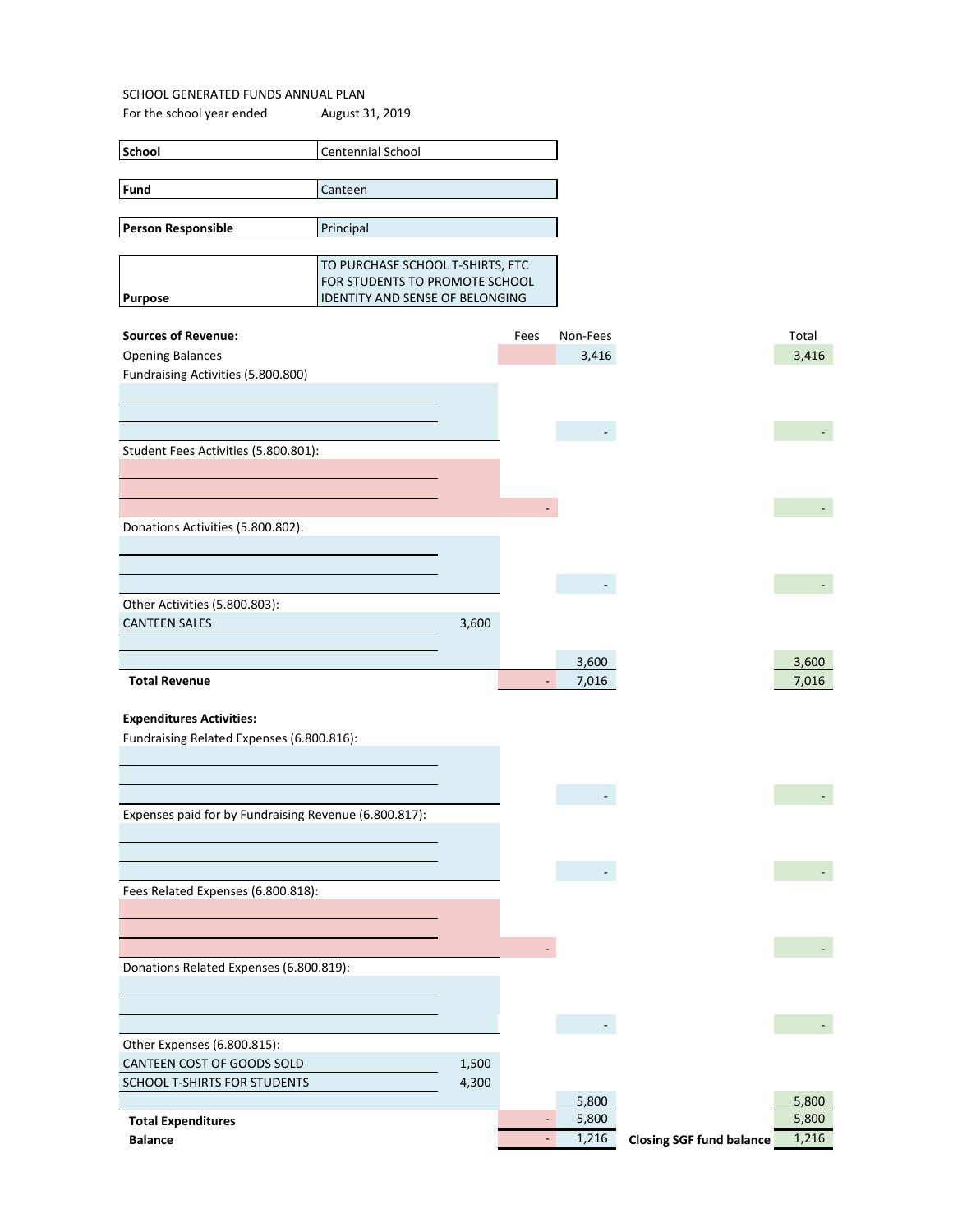For the school year ended August 31, 2019

| TUI LIIC SUNUUI YEAT ENUEU               | August 31, 2013                                             |       |                          |          |  |       |
|------------------------------------------|-------------------------------------------------------------|-------|--------------------------|----------|--|-------|
| School                                   | Centennial School                                           |       |                          |          |  |       |
|                                          |                                                             |       |                          |          |  |       |
| Fund                                     | Recycling                                                   |       |                          |          |  |       |
| Person Responsible                       | Principal                                                   |       |                          |          |  |       |
|                                          |                                                             |       |                          |          |  |       |
| <b>Purpose</b>                           | TO PAY FOR SCHOOL T-SHIRTS AND<br>SUBSIDIZE FIELDTRIP COSTS |       |                          |          |  |       |
| <b>Sources of Revenue:</b>               |                                                             |       | Fees                     | Non-Fees |  | Total |
| <b>Opening Balances</b>                  |                                                             |       |                          | 132      |  | 132   |
| Fundraising Activities (5.800.800)       |                                                             |       |                          |          |  |       |
|                                          |                                                             |       |                          |          |  |       |
|                                          |                                                             |       |                          |          |  |       |
| Student Fees Activities (5.800.801):     |                                                             |       |                          |          |  |       |
|                                          |                                                             |       |                          |          |  |       |
|                                          |                                                             |       |                          |          |  |       |
|                                          |                                                             |       |                          |          |  |       |
| Donations Activities (5.800.802):        |                                                             |       |                          |          |  |       |
|                                          |                                                             |       |                          |          |  |       |
|                                          |                                                             |       |                          |          |  |       |
| Other Activities (5.800.803):            |                                                             |       |                          |          |  |       |
| <b>COLLECTION OF BEVERAGE CONTAINERS</b> |                                                             | 1,650 |                          |          |  |       |
|                                          |                                                             |       |                          | 1,650    |  | 1,650 |
| <b>Total Revenue</b>                     |                                                             |       | $\overline{\phantom{a}}$ | 1,782    |  | 1,782 |
|                                          |                                                             |       |                          |          |  |       |
| <b>Expenditures Activities:</b>          |                                                             |       |                          |          |  |       |

 $(\cdot,\cdot)$ 

Fundraising Related Expenses (6.800.816):

| Expenses paid for by Fundraising Revenue (6.800.817): |       |       |                                 |  |
|-------------------------------------------------------|-------|-------|---------------------------------|--|
|                                                       |       |       |                                 |  |
|                                                       |       |       |                                 |  |
|                                                       |       |       |                                 |  |
| Fees Related Expenses (6.800.818):                    |       |       |                                 |  |
|                                                       |       |       |                                 |  |
|                                                       |       |       |                                 |  |
|                                                       |       |       |                                 |  |
| Donations Related Expenses (6.800.819):               |       |       |                                 |  |
|                                                       |       |       |                                 |  |
|                                                       |       |       |                                 |  |
| Other Expenses (6.800.815):                           |       |       |                                 |  |
| FIELD TRIP SUBSIDIES AND SCHOOL T-SHIRT PURCHASES     | 1,200 |       |                                 |  |
|                                                       |       |       |                                 |  |
|                                                       |       | 1,200 |                                 |  |
| <b>Total Expenditures</b>                             |       | 1,200 |                                 |  |
| <b>Balance</b>                                        |       | 582   | <b>Closing SGF fund balance</b> |  |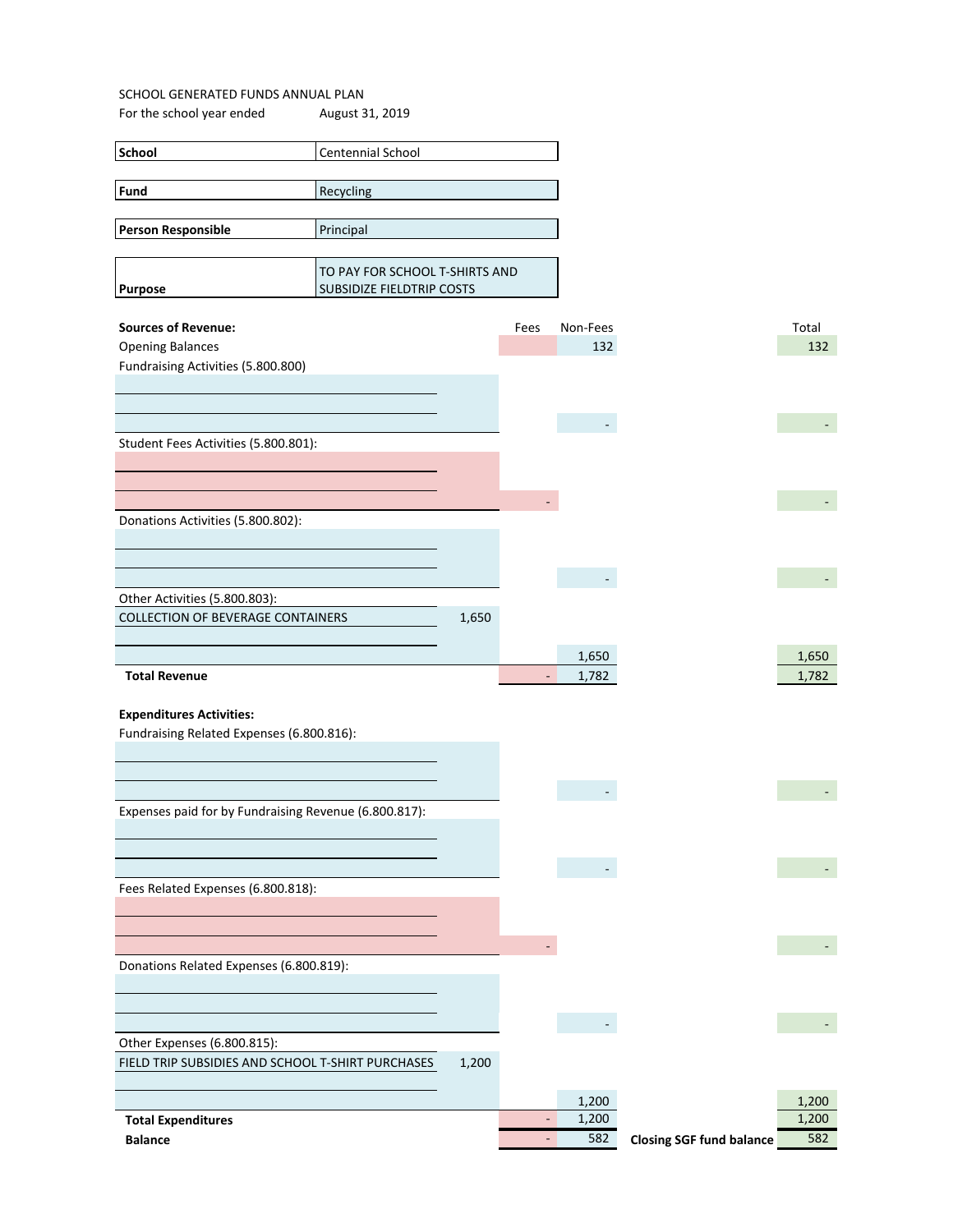| School                                                | Centennial School                |     |                |                          |                                 |       |
|-------------------------------------------------------|----------------------------------|-----|----------------|--------------------------|---------------------------------|-------|
| Fund                                                  |                                  |     |                |                          |                                 |       |
|                                                       | Badminton                        |     |                |                          |                                 |       |
|                                                       |                                  |     |                |                          |                                 |       |
| Person Responsible                                    | Principal                        |     |                |                          |                                 |       |
|                                                       |                                  |     |                |                          |                                 |       |
|                                                       | FEES COLLECTED TO COVER COSTS OF |     |                |                          |                                 |       |
| <b>Purpose</b>                                        | <b>BADMINTON EVENTS</b>          |     |                |                          |                                 |       |
| <b>Sources of Revenue:</b>                            |                                  |     | Fees           | Non-Fees                 |                                 | Total |
| <b>Opening Balances</b>                               |                                  |     | $\blacksquare$ |                          |                                 |       |
| Fundraising Activities (5.800.800)                    |                                  |     |                |                          |                                 |       |
|                                                       |                                  |     |                |                          |                                 |       |
|                                                       |                                  |     |                |                          |                                 |       |
|                                                       |                                  |     |                | $\overline{\phantom{a}}$ |                                 |       |
| Student Fees Activities (5.800.801):                  |                                  |     |                |                          |                                 |       |
|                                                       |                                  |     |                |                          |                                 |       |
| STUDENT FEES COLLECTED                                |                                  | 105 |                |                          |                                 |       |
|                                                       |                                  |     | 105            |                          |                                 | 105   |
| Donations Activities (5.800.802):                     |                                  |     |                |                          |                                 |       |
|                                                       |                                  |     |                |                          |                                 |       |
|                                                       |                                  |     |                |                          |                                 |       |
|                                                       |                                  |     |                |                          |                                 |       |
| Other Activities (5.800.803):                         |                                  |     |                |                          |                                 |       |
|                                                       |                                  |     |                |                          |                                 |       |
|                                                       |                                  |     |                |                          |                                 |       |
|                                                       |                                  |     |                |                          |                                 |       |
| <b>Total Revenue</b>                                  |                                  |     | 105            |                          |                                 | 105   |
|                                                       |                                  |     |                |                          |                                 |       |
| <b>Expenditures Activities:</b>                       |                                  |     |                |                          |                                 |       |
| Fundraising Related Expenses (6.800.816):             |                                  |     |                |                          |                                 |       |
|                                                       |                                  |     |                |                          |                                 |       |
|                                                       |                                  |     |                |                          |                                 |       |
|                                                       |                                  |     |                |                          |                                 |       |
| Expenses paid for by Fundraising Revenue (6.800.817): |                                  |     |                |                          |                                 |       |
|                                                       |                                  |     |                |                          |                                 |       |
|                                                       |                                  |     |                |                          |                                 |       |
|                                                       |                                  |     |                |                          |                                 |       |
| Fees Related Expenses (6.800.818):                    |                                  |     |                |                          |                                 |       |
|                                                       |                                  |     |                |                          |                                 |       |
| <b>BADMINTON FEES</b>                                 |                                  | 105 |                |                          |                                 |       |
|                                                       |                                  |     | 105            |                          |                                 | 105   |
| Donations Related Expenses (6.800.819):               |                                  |     |                |                          |                                 |       |
|                                                       |                                  |     |                |                          |                                 |       |
|                                                       |                                  |     |                |                          |                                 |       |
|                                                       |                                  |     |                |                          |                                 |       |
| Other Expenses (6.800.815):                           |                                  |     |                |                          |                                 |       |
|                                                       |                                  |     |                |                          |                                 |       |
|                                                       |                                  |     |                |                          |                                 |       |
|                                                       |                                  |     |                |                          |                                 |       |
| <b>Total Expenditures</b>                             |                                  |     | 105            |                          |                                 | 105   |
| <b>Balance</b>                                        |                                  |     | $\omega$       |                          | <b>Closing SGF fund balance</b> |       |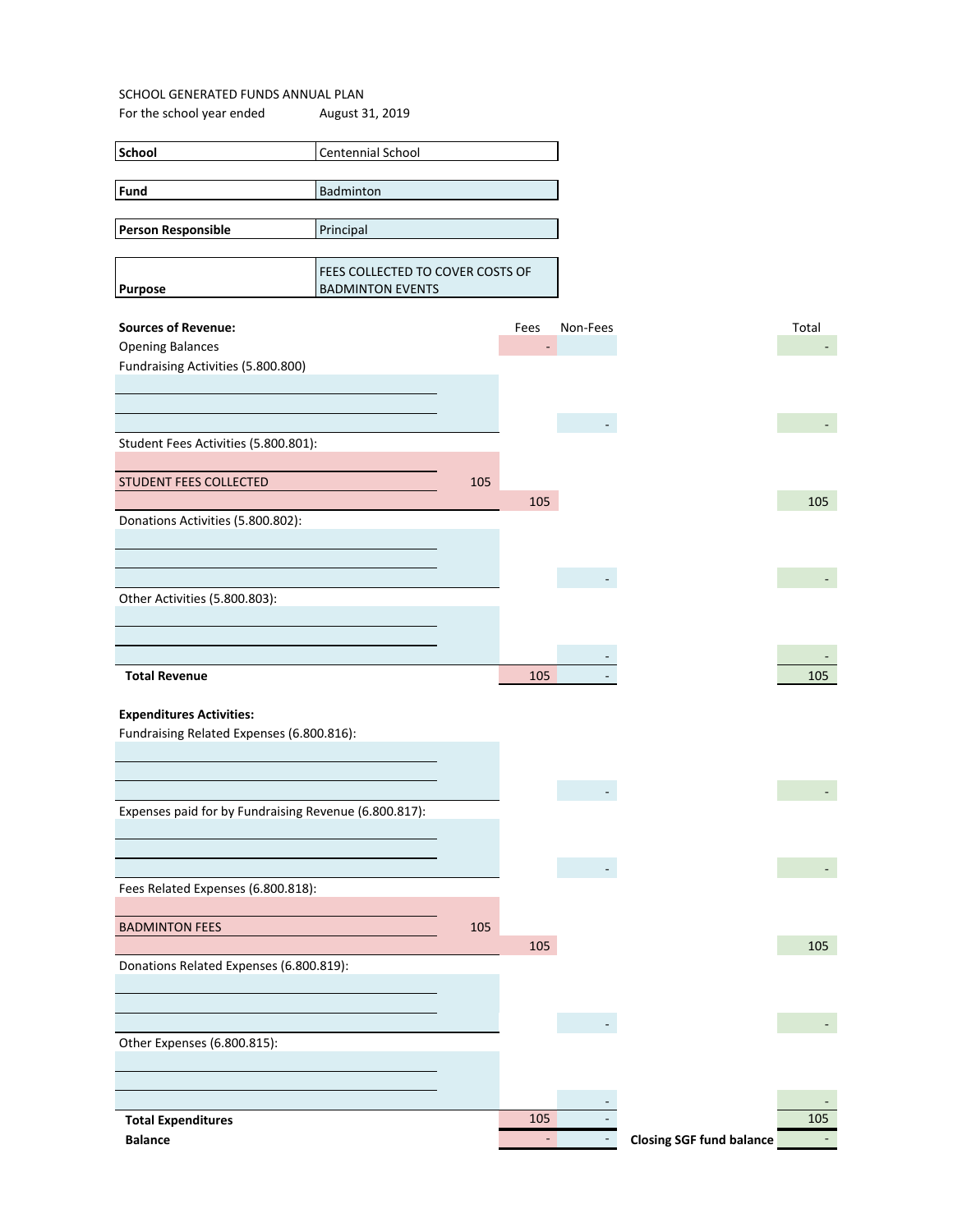| <b>School</b>             | Centennial School               |
|---------------------------|---------------------------------|
|                           |                                 |
| Fund                      | Jr. Basketball                  |
|                           |                                 |
| <b>Person Responsible</b> | Principal                       |
|                           |                                 |
|                           | FEES COLLECTED TO COVER COST OF |

| <b>Sources of Revenue:</b>                            |       | Fees  | Non-Fees |                                 | Total |
|-------------------------------------------------------|-------|-------|----------|---------------------------------|-------|
| <b>Opening Balances</b>                               |       | 33    |          |                                 | 33    |
| Fundraising Activities (5.800.800)                    |       |       |          |                                 |       |
|                                                       |       |       |          |                                 |       |
|                                                       |       |       |          |                                 |       |
|                                                       |       |       |          |                                 |       |
| Student Fees Activities (5.800.801):                  |       |       |          |                                 |       |
|                                                       |       |       |          |                                 |       |
|                                                       |       |       |          |                                 |       |
| FEES CHARGED TO STUDENTS ON BASKETBALL TEAMS          | 2,520 |       |          |                                 |       |
|                                                       |       | 2,520 |          |                                 | 2,520 |
| Donations Activities (5.800.802):                     |       |       |          |                                 |       |
|                                                       |       |       |          |                                 |       |
| DONATIONS FOR BASKETBALL UNIFORMS                     | 1,500 |       |          |                                 |       |
|                                                       |       |       | 1,500    |                                 | 1,500 |
| Other Activities (5.800.803):                         |       |       |          |                                 |       |
|                                                       |       |       |          |                                 |       |
|                                                       |       |       |          |                                 |       |
|                                                       |       |       |          |                                 |       |
|                                                       |       |       |          |                                 |       |
| <b>Total Revenue</b>                                  |       | 2,553 | 1,500    |                                 | 4,053 |
|                                                       |       |       |          |                                 |       |
| <b>Expenditures Activities:</b>                       |       |       |          |                                 |       |
| Fundraising Related Expenses (6.800.816):             |       |       |          |                                 |       |
|                                                       |       |       |          |                                 |       |
|                                                       |       |       |          |                                 |       |
|                                                       |       |       |          |                                 |       |
| Expenses paid for by Fundraising Revenue (6.800.817): |       |       |          |                                 |       |
|                                                       |       |       |          |                                 |       |
|                                                       |       |       |          |                                 |       |
|                                                       |       |       |          |                                 |       |
| Fees Related Expenses (6.800.818):                    |       |       |          |                                 |       |
|                                                       |       |       |          |                                 |       |
|                                                       |       |       |          |                                 |       |
| <b>BASKETBALL LEAGUE</b>                              |       |       |          |                                 |       |
| <b>TOURNAMENT COSTS</b>                               |       |       |          |                                 |       |
| <b>TRANSPORTATION TO GAMES</b>                        |       |       |          |                                 |       |
|                                                       |       |       |          |                                 |       |
|                                                       |       | 2,520 |          |                                 | 2,520 |
| Donations Related Expenses (6.800.819):               |       |       |          |                                 |       |
|                                                       |       |       |          |                                 |       |
| UNIFORM COSTS / PURCHASE                              | 1,500 |       |          |                                 |       |
|                                                       |       |       | 1,500    |                                 | 1,500 |
| Other Expenses (6.800.815):                           |       |       |          |                                 |       |
|                                                       |       |       |          |                                 |       |
|                                                       |       |       |          |                                 |       |
|                                                       |       |       |          |                                 |       |
|                                                       |       |       |          |                                 |       |
| <b>Total Expenditures</b>                             |       | 2,520 | 1,500    |                                 | 4,020 |
| <b>Balance</b>                                        |       | 33    |          | <b>Closing SGF fund balance</b> | 33    |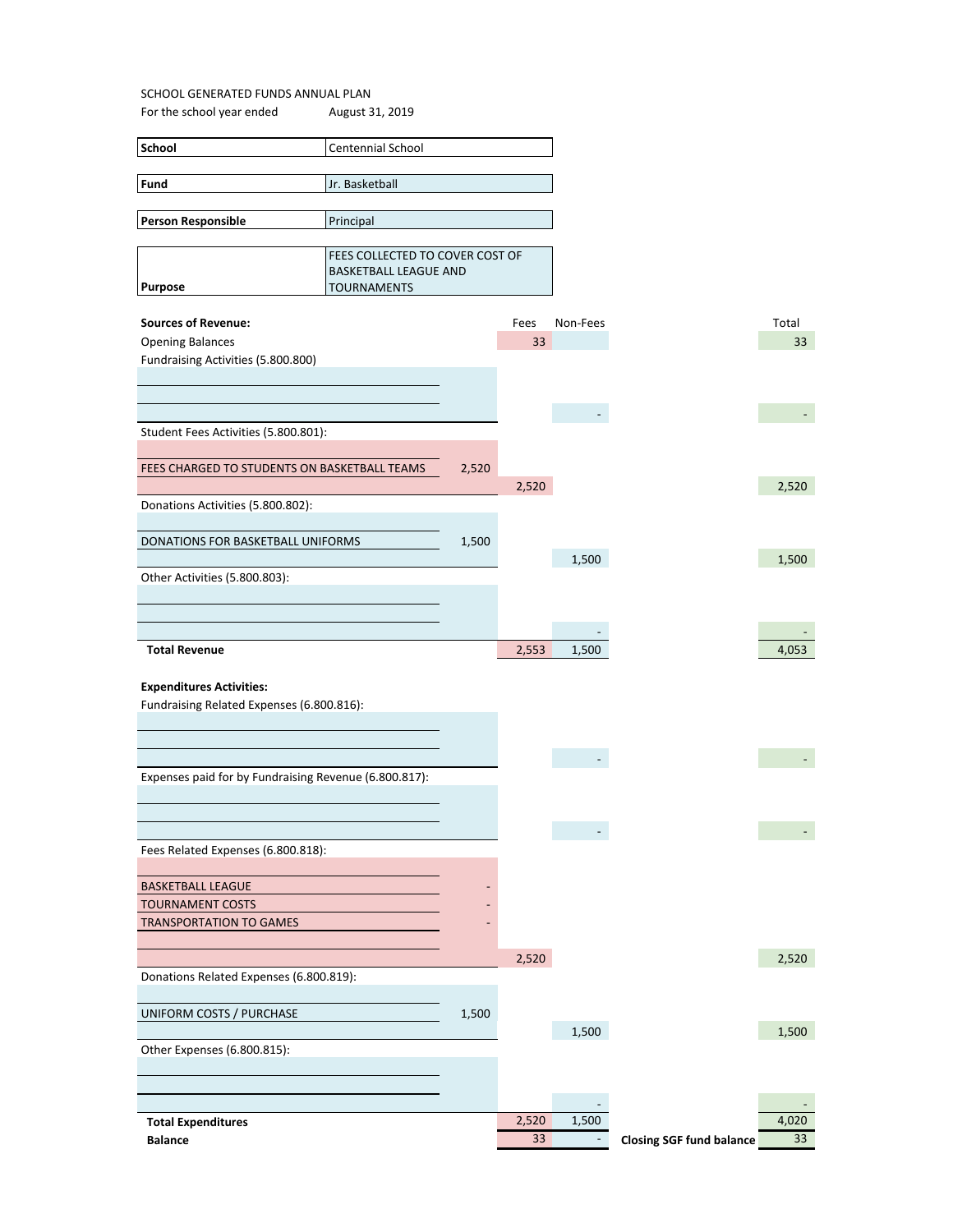For the school year ended August 31, 2019

| <b>School</b>                               | <b>Centennial School</b>                            |     |      |          |
|---------------------------------------------|-----------------------------------------------------|-----|------|----------|
|                                             |                                                     |     |      |          |
| Fund                                        | <b>Cross Country</b>                                |     |      |          |
|                                             |                                                     |     |      |          |
| Person Responsible                          | Principal                                           |     |      |          |
|                                             |                                                     |     |      |          |
|                                             | TO COVER COSTS OF STUDENT                           |     |      |          |
| <b>Purpose</b>                              | PARTICIPATION IN CROSS-COUNTRY RUN<br><b>EVENTS</b> |     |      |          |
|                                             |                                                     |     |      |          |
| <b>Sources of Revenue:</b>                  |                                                     |     | Fees | Non-Fees |
| <b>Opening Balances</b>                     |                                                     |     |      |          |
| Fundraising Activities (5.800.800)          |                                                     |     |      |          |
|                                             |                                                     |     |      |          |
|                                             |                                                     |     |      |          |
|                                             |                                                     |     |      |          |
| Student Fees Activities (5.800.801):        |                                                     |     |      |          |
|                                             |                                                     |     |      |          |
| FEES COLLECTED TO COVER CROSS-COUNTRY COSTS |                                                     | 189 |      |          |
|                                             |                                                     |     | 189  |          |
| Donations Activities (5.800.802):           |                                                     |     |      |          |
|                                             |                                                     |     |      |          |
|                                             |                                                     |     |      |          |
|                                             |                                                     |     |      |          |

|                               |     | - |     |
|-------------------------------|-----|---|-----|
| Other Activities (5.800.803): |     |   |     |
|                               |     |   |     |
|                               |     |   |     |
|                               |     |   |     |
| <b>Total Revenue</b>          | 189 | - | 189 |

### **Expenditures Activities:**

Fundraising Related Expenses (6.800.816):

| Expenses paid for by Fundraising Revenue (6.800.817): |     |     |                                 |  |
|-------------------------------------------------------|-----|-----|---------------------------------|--|
|                                                       |     |     |                                 |  |
|                                                       |     |     |                                 |  |
|                                                       |     |     |                                 |  |
|                                                       |     |     |                                 |  |
| Fees Related Expenses (6.800.818):                    |     |     |                                 |  |
|                                                       |     |     |                                 |  |
| <b>CROSS-COUNTRY EVENT RELATED EXPENSES</b>           | 189 |     |                                 |  |
|                                                       |     | 189 |                                 |  |
| Donations Related Expenses (6.800.819):               |     |     |                                 |  |
|                                                       |     |     |                                 |  |
|                                                       |     |     |                                 |  |
|                                                       |     |     |                                 |  |
|                                                       |     |     |                                 |  |
| Other Expenses (6.800.815):                           |     |     |                                 |  |
|                                                       |     |     |                                 |  |
|                                                       |     |     |                                 |  |
|                                                       |     |     |                                 |  |
| <b>Total Expenditures</b>                             |     | 189 |                                 |  |
| <b>Balance</b>                                        |     |     | <b>Closing SGF fund balance</b> |  |
|                                                       |     |     |                                 |  |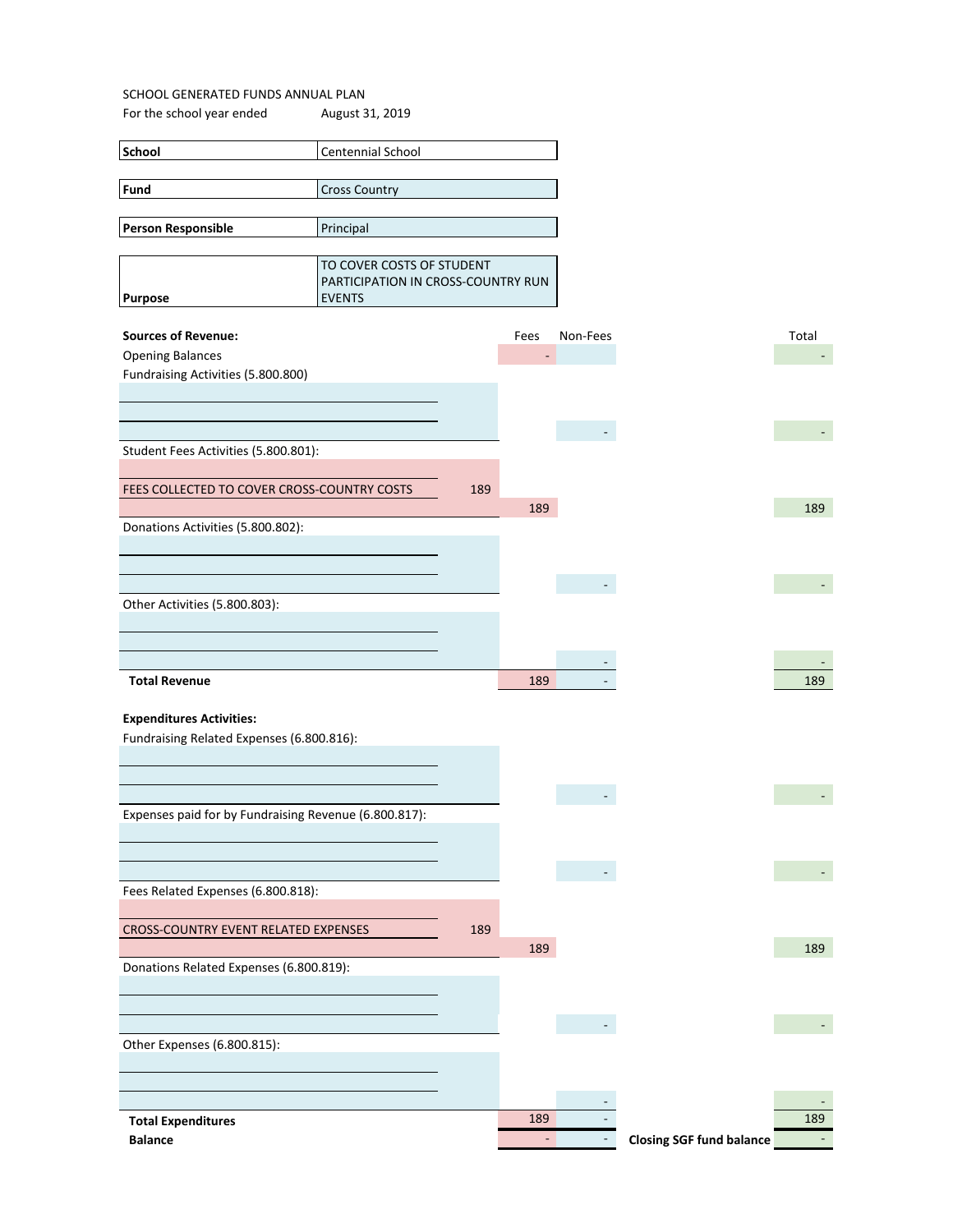| School                                                | Centennial School                 |     |      |          |                                 |       |
|-------------------------------------------------------|-----------------------------------|-----|------|----------|---------------------------------|-------|
|                                                       |                                   |     |      |          |                                 |       |
| Fund                                                  | Track & Field                     |     |      |          |                                 |       |
|                                                       |                                   |     |      |          |                                 |       |
| Person Responsible                                    | Principal                         |     |      |          |                                 |       |
|                                                       |                                   |     |      |          |                                 |       |
|                                                       | FEES COLLECTED TO COVER COSTS     |     |      |          |                                 |       |
| <b>Purpose</b>                                        | RELATED TO TRACK AND FIELD EVENTS |     |      |          |                                 |       |
|                                                       |                                   |     |      |          |                                 |       |
| <b>Sources of Revenue:</b>                            |                                   |     | Fees | Non-Fees |                                 | Total |
| <b>Opening Balances</b>                               |                                   |     | -    |          |                                 |       |
| Fundraising Activities (5.800.800)                    |                                   |     |      |          |                                 |       |
|                                                       |                                   |     |      |          |                                 |       |
|                                                       |                                   |     |      |          |                                 |       |
|                                                       |                                   |     |      |          |                                 |       |
| Student Fees Activities (5.800.801):                  |                                   |     |      |          |                                 |       |
|                                                       |                                   |     |      |          |                                 |       |
| FEES CHARGED TO STUDENTS FOR TRACK AND FIELD          |                                   | 315 |      |          |                                 |       |
|                                                       |                                   |     | 315  |          |                                 | 315   |
| Donations Activities (5.800.802):                     |                                   |     |      |          |                                 |       |
|                                                       |                                   |     |      |          |                                 |       |
|                                                       |                                   |     |      |          |                                 |       |
|                                                       |                                   |     |      |          |                                 |       |
| Other Activities (5.800.803):                         |                                   |     |      |          |                                 |       |
|                                                       |                                   |     |      |          |                                 |       |
|                                                       |                                   |     |      |          |                                 |       |
|                                                       |                                   |     |      |          |                                 |       |
| <b>Total Revenue</b>                                  |                                   |     | 315  |          |                                 | 315   |
|                                                       |                                   |     |      |          |                                 |       |
| <b>Expenditures Activities:</b>                       |                                   |     |      |          |                                 |       |
| Fundraising Related Expenses (6.800.816):             |                                   |     |      |          |                                 |       |
|                                                       |                                   |     |      |          |                                 |       |
|                                                       |                                   |     |      |          |                                 |       |
|                                                       |                                   |     |      |          |                                 |       |
|                                                       |                                   |     |      |          |                                 |       |
| Expenses paid for by Fundraising Revenue (6.800.817): |                                   |     |      |          |                                 |       |
|                                                       |                                   |     |      |          |                                 |       |
|                                                       |                                   |     |      |          |                                 |       |
|                                                       |                                   |     |      |          |                                 |       |
| Fees Related Expenses (6.800.818):                    |                                   |     |      |          |                                 |       |
|                                                       |                                   |     |      |          |                                 |       |
| TRACK AND FIELD EXPENSES PAID BY FEES COLLECTED       |                                   | 315 |      |          |                                 |       |
|                                                       |                                   |     | 315  |          |                                 | 315   |
| Donations Related Expenses (6.800.819):               |                                   |     |      |          |                                 |       |
|                                                       |                                   |     |      |          |                                 |       |
|                                                       |                                   |     |      |          |                                 |       |
|                                                       |                                   |     |      |          |                                 |       |
| Other Expenses (6.800.815):                           |                                   |     |      |          |                                 |       |
|                                                       |                                   |     |      |          |                                 |       |
|                                                       |                                   |     |      |          |                                 |       |
|                                                       |                                   |     |      |          |                                 |       |
| <b>Total Expenditures</b>                             |                                   |     | 315  |          |                                 | 315   |
| <b>Balance</b>                                        |                                   |     | ÷,   |          | <b>Closing SGF fund balance</b> |       |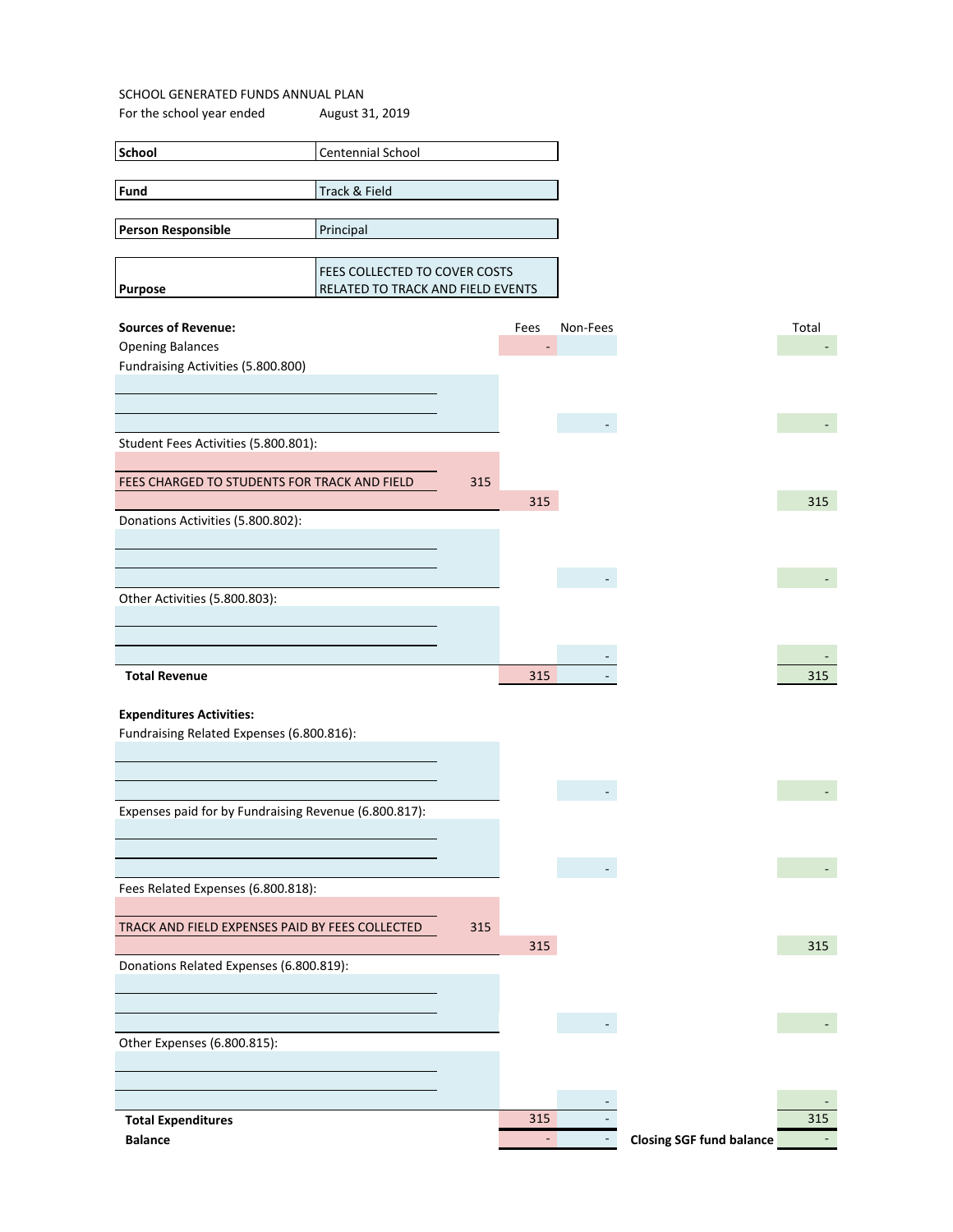| School                                                        | Centennial School                      |       |       |          |  |
|---------------------------------------------------------------|----------------------------------------|-------|-------|----------|--|
|                                                               |                                        |       |       |          |  |
| Fund                                                          | Jr. Volleyball                         |       |       |          |  |
|                                                               |                                        |       |       |          |  |
| <b>Person Responsible</b>                                     | Principal                              |       |       |          |  |
|                                                               |                                        |       |       |          |  |
|                                                               | <b>FEES COLLECTED TO COVER COST OF</b> |       |       |          |  |
| Purpose                                                       | <b>VOLLEYBALL PARTICIPATION</b>        |       |       |          |  |
| <b>Sources of Revenue:</b>                                    |                                        |       | Fees  | Non-Fees |  |
|                                                               |                                        |       | 289   |          |  |
| <b>Opening Balances</b><br>Fundraising Activities (5.800.800) |                                        |       |       |          |  |
|                                                               |                                        |       |       |          |  |
|                                                               |                                        |       |       |          |  |
|                                                               |                                        |       |       |          |  |
| Student Fees Activities (5.800.801):                          |                                        |       |       |          |  |
|                                                               |                                        |       |       |          |  |
| STUDENT FEES COLLECTED FOR VOLLEYBALL                         |                                        | 1,008 |       |          |  |
|                                                               |                                        |       | 1,008 |          |  |
| Donations Activities (5.800.802):                             |                                        |       |       |          |  |

| Fundraising Activities (5.800.800)<br>Student Fees Activities (5.800.801):<br>1,008<br>STUDENT FEES COLLECTED FOR VOLLEYBALL<br>1,008<br>1,008<br>Donations Activities (5.800.802):<br>Other Activities (5.800.803):<br>1,297<br>1,297<br><b>Total Revenue</b><br><b>Expenditures Activities:</b><br>Fundraising Related Expenses (6.800.816):<br>$\blacksquare$<br>Expenses paid for by Fundraising Revenue (6.800.817):<br>Fees Related Expenses (6.800.818):<br><b>VOLLEYBALL LEAGUE</b><br><b>UNIFORMS</b><br><b>TRANSPORTATION COSTS</b><br><b>TOURNAMENT FEES</b><br>1,250<br>1,250<br>Donations Related Expenses (6.800.819):<br>$\overline{\phantom{a}}$<br>Other Expenses (6.800.815):<br>1,250<br>1,250<br><b>Total Expenditures</b> | <b>Opening Balances</b> | 289             |        |                                 | 289 |
|------------------------------------------------------------------------------------------------------------------------------------------------------------------------------------------------------------------------------------------------------------------------------------------------------------------------------------------------------------------------------------------------------------------------------------------------------------------------------------------------------------------------------------------------------------------------------------------------------------------------------------------------------------------------------------------------------------------------------------------------|-------------------------|-----------------|--------|---------------------------------|-----|
|                                                                                                                                                                                                                                                                                                                                                                                                                                                                                                                                                                                                                                                                                                                                                |                         |                 |        |                                 |     |
|                                                                                                                                                                                                                                                                                                                                                                                                                                                                                                                                                                                                                                                                                                                                                |                         |                 |        |                                 |     |
|                                                                                                                                                                                                                                                                                                                                                                                                                                                                                                                                                                                                                                                                                                                                                |                         |                 |        |                                 |     |
|                                                                                                                                                                                                                                                                                                                                                                                                                                                                                                                                                                                                                                                                                                                                                |                         |                 |        |                                 |     |
|                                                                                                                                                                                                                                                                                                                                                                                                                                                                                                                                                                                                                                                                                                                                                |                         |                 |        |                                 |     |
|                                                                                                                                                                                                                                                                                                                                                                                                                                                                                                                                                                                                                                                                                                                                                |                         |                 |        |                                 |     |
|                                                                                                                                                                                                                                                                                                                                                                                                                                                                                                                                                                                                                                                                                                                                                |                         |                 |        |                                 |     |
|                                                                                                                                                                                                                                                                                                                                                                                                                                                                                                                                                                                                                                                                                                                                                |                         |                 |        |                                 |     |
|                                                                                                                                                                                                                                                                                                                                                                                                                                                                                                                                                                                                                                                                                                                                                |                         |                 |        |                                 |     |
|                                                                                                                                                                                                                                                                                                                                                                                                                                                                                                                                                                                                                                                                                                                                                |                         |                 |        |                                 |     |
|                                                                                                                                                                                                                                                                                                                                                                                                                                                                                                                                                                                                                                                                                                                                                |                         |                 |        |                                 |     |
|                                                                                                                                                                                                                                                                                                                                                                                                                                                                                                                                                                                                                                                                                                                                                |                         |                 |        |                                 |     |
|                                                                                                                                                                                                                                                                                                                                                                                                                                                                                                                                                                                                                                                                                                                                                |                         |                 |        |                                 |     |
|                                                                                                                                                                                                                                                                                                                                                                                                                                                                                                                                                                                                                                                                                                                                                |                         |                 |        |                                 |     |
|                                                                                                                                                                                                                                                                                                                                                                                                                                                                                                                                                                                                                                                                                                                                                |                         |                 |        |                                 |     |
|                                                                                                                                                                                                                                                                                                                                                                                                                                                                                                                                                                                                                                                                                                                                                |                         |                 |        |                                 |     |
|                                                                                                                                                                                                                                                                                                                                                                                                                                                                                                                                                                                                                                                                                                                                                |                         |                 |        |                                 |     |
|                                                                                                                                                                                                                                                                                                                                                                                                                                                                                                                                                                                                                                                                                                                                                |                         |                 |        |                                 |     |
|                                                                                                                                                                                                                                                                                                                                                                                                                                                                                                                                                                                                                                                                                                                                                |                         |                 |        |                                 |     |
|                                                                                                                                                                                                                                                                                                                                                                                                                                                                                                                                                                                                                                                                                                                                                |                         |                 |        |                                 |     |
|                                                                                                                                                                                                                                                                                                                                                                                                                                                                                                                                                                                                                                                                                                                                                |                         |                 |        |                                 |     |
|                                                                                                                                                                                                                                                                                                                                                                                                                                                                                                                                                                                                                                                                                                                                                |                         |                 |        |                                 |     |
|                                                                                                                                                                                                                                                                                                                                                                                                                                                                                                                                                                                                                                                                                                                                                |                         |                 |        |                                 |     |
|                                                                                                                                                                                                                                                                                                                                                                                                                                                                                                                                                                                                                                                                                                                                                |                         |                 |        |                                 |     |
|                                                                                                                                                                                                                                                                                                                                                                                                                                                                                                                                                                                                                                                                                                                                                |                         |                 |        |                                 |     |
|                                                                                                                                                                                                                                                                                                                                                                                                                                                                                                                                                                                                                                                                                                                                                |                         |                 |        |                                 |     |
|                                                                                                                                                                                                                                                                                                                                                                                                                                                                                                                                                                                                                                                                                                                                                |                         |                 |        |                                 |     |
|                                                                                                                                                                                                                                                                                                                                                                                                                                                                                                                                                                                                                                                                                                                                                |                         |                 |        |                                 |     |
|                                                                                                                                                                                                                                                                                                                                                                                                                                                                                                                                                                                                                                                                                                                                                |                         |                 |        |                                 |     |
|                                                                                                                                                                                                                                                                                                                                                                                                                                                                                                                                                                                                                                                                                                                                                |                         |                 |        |                                 |     |
|                                                                                                                                                                                                                                                                                                                                                                                                                                                                                                                                                                                                                                                                                                                                                |                         |                 |        |                                 |     |
|                                                                                                                                                                                                                                                                                                                                                                                                                                                                                                                                                                                                                                                                                                                                                |                         |                 |        |                                 |     |
|                                                                                                                                                                                                                                                                                                                                                                                                                                                                                                                                                                                                                                                                                                                                                |                         |                 |        |                                 |     |
|                                                                                                                                                                                                                                                                                                                                                                                                                                                                                                                                                                                                                                                                                                                                                |                         |                 |        |                                 |     |
|                                                                                                                                                                                                                                                                                                                                                                                                                                                                                                                                                                                                                                                                                                                                                |                         |                 |        |                                 |     |
|                                                                                                                                                                                                                                                                                                                                                                                                                                                                                                                                                                                                                                                                                                                                                |                         |                 |        |                                 |     |
|                                                                                                                                                                                                                                                                                                                                                                                                                                                                                                                                                                                                                                                                                                                                                |                         |                 |        |                                 |     |
|                                                                                                                                                                                                                                                                                                                                                                                                                                                                                                                                                                                                                                                                                                                                                |                         |                 |        |                                 |     |
|                                                                                                                                                                                                                                                                                                                                                                                                                                                                                                                                                                                                                                                                                                                                                |                         |                 |        |                                 |     |
|                                                                                                                                                                                                                                                                                                                                                                                                                                                                                                                                                                                                                                                                                                                                                |                         |                 |        |                                 |     |
|                                                                                                                                                                                                                                                                                                                                                                                                                                                                                                                                                                                                                                                                                                                                                |                         |                 |        |                                 |     |
|                                                                                                                                                                                                                                                                                                                                                                                                                                                                                                                                                                                                                                                                                                                                                |                         |                 |        |                                 |     |
|                                                                                                                                                                                                                                                                                                                                                                                                                                                                                                                                                                                                                                                                                                                                                |                         |                 |        |                                 |     |
|                                                                                                                                                                                                                                                                                                                                                                                                                                                                                                                                                                                                                                                                                                                                                | <b>Balance</b>          | $\overline{47}$ | $\sim$ | <b>Closing SGF fund balance</b> | 47  |